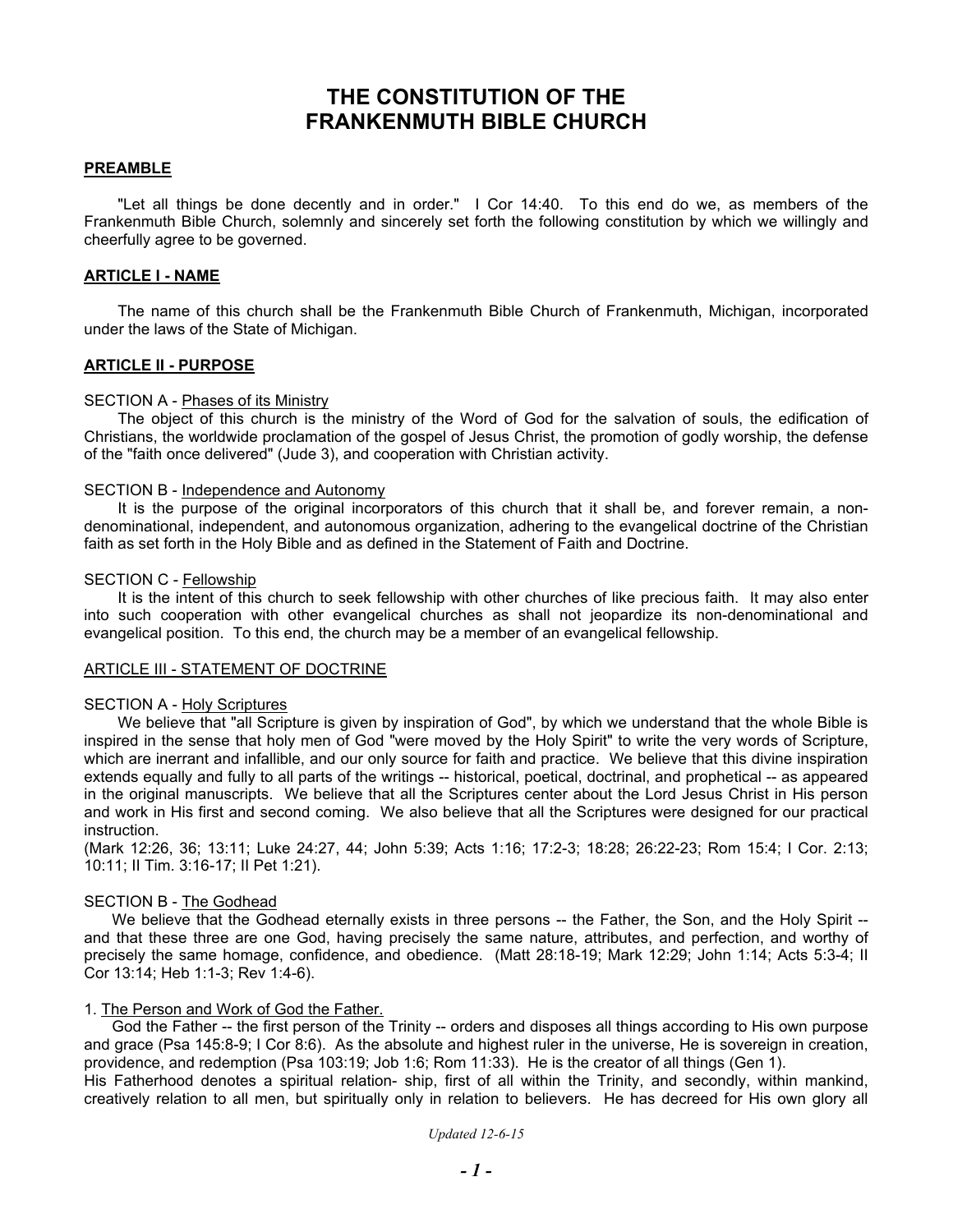things that come to pass, and continually upholds, directs, and governs all creatures and events (I Chron 29:11). This He does so as in no way to be the author and approver of sin (John 8:38-44) nor to abridge the accountability of moral, intelligent creatures (I Pet 1:17). He has graciously chosen from all eternity those whom He would have as His own (Eph 1:3-6); He saves from sin all who come to Him through Jesus Christ; and He relates Himself to His own as their Father (John 1:12,18; Eph 1:3-6; I John 3:1-2; II Cor 6:17-18; Gal 4:6-7).

### 2. The Person and Work of Jesus Christ, the Son.

We believe that the Lord Jesus Christ, the eternal Son of God, became man, without ceasing to be God, having been conceived by the Holy Spirit, born of the virgin Mary, in order that He might reveal God and redeem sinful men. (John 1:1, 2, 14; Luke 1:35).

We believe that the Lord Jesus Christ accomplished our redemption through His death on the cross as a representative, substitutionary sacrifice; and that our justification is made sure by His literal physical resurrection from the dead. (Rom 3:24-25; I Pet 2:24; Eph 1:7; I Pet 1:3-5).

We believe that the Lord Jesus Christ ascended into heaven, and is now exalted at the right hand of God as our High Priest. We believe that He became Head over all things to the Church which is His body, and in this ministry He ceases not to represent, intercede, and advocate for the saved. (Acts 1:9-10; Rom 8:34; Eph 1:22-23; Heb 4:14-16; 7:25; 9:24; I John 2:1-2).

We believe in that "Blessed Hope" -- the personal, imminent, and premillennial coming of the Lord Jesus Christ for His redeemed ones and His subsequent return to earth, with His saints, to establish His millennial kingdom. (I Thess 4:13-18; Zec 14:4-11; Rev 3:10; 19:11-16; 20:1-6; I Thess 1:10; 5:9).

### 3. The Person and Work of the Holy Spirit.

We believe that the Holy Spirit, the third person of the blessed Trinity, though omnipresent from all eternity, took up His abode in the world in a special sense on the day of Pentecost according to the divine promise, dwells in every believer and by His baptism unites all to Christ in one body, and that He, as the Indwelling One, is the source of all power and all acceptable worship and service. We believe that He never takes His departure from the Church, nor from the feeblest of the saints, but is ever present to testify of Christ, seeking to occupy believers with Him and not with themselves nor with their experiences. We believe that His abode in the world in the special sense will cease when Christ comes to receive His own at the completion of the Church. (John 14:16-17; 16:7-15; I Cor 6:19; Eph 2:22; II Thess 2:7).

We believe that, in the Church Age, certain well-defined ministries are committed to the Holy Spirit, and that it is the duty of every Christian to understand them and to be adjusted to them in his own life and experience. The ministries are: the restraining of evil in the world to the measure of the divine will; the convicting of the world respecting sin, righteousness, and judgment; the regenerating of all believers; the indwelling and anointing of all who are saved, thereby sealing them unto the day of redemption; the baptizing into one body of Christ of all who are saved; and the continued filling for power, teaching, and service of those among the saved who are yielded to Him and who are subject to His will. (John 3:6; 16:7-11; Rom 8:9; I Cor 12:13, 31; 13:1-13; 14:12; Eph 4:30; 5:18; II Thess 2:7; I John 2:20-27).

We believe that some gifts of the Holy Spirit, such as speaking in tongues (other languages) and miraculous healings, were given to be used as "signs" to authenticate the message of the first century church. As the New Testament Scriptures were completed their authority was thus established. We believe that speaking in tongues was never the common or necessary evidence of the baptism nor the filling of the Spirit. We believe that in accordance with the sovereign will of God, healing is available through the prayer of believers (Jam 5:14). We believe complete deliverance of the body from sickness and death awaits the consummation of our salvation in the resurrection (Acts 2:22; 4:8,31; Rom 8:23; I Cor. 12:4-11; 13:8 II Cor. 12:12; Eph. 4:7-12). We believe that other "non-sign" gifts are given to the church as Christ determines (Rom 12:4-8). The use of these gifts contributes to the spiritual maturity in the body of Christ as believers learn and apply the truths of scripture. We further believe that ecstatic experiences, do not contribute to or attest to one's spiritual maturity (Eph. 4:7-16; I Cor. 12:11).

### SECTION C - Concerning Angels

### 1. Holy Angels.

We believe that angels are created beings (Col 1:16), and therefore are not to be worshipped, although they are of a higher order of creation than man (Heb 2:7), proven by the fact that their place is about the throne of God (Rev 5:11-12; 7:11).

### 2. Fallen Angels.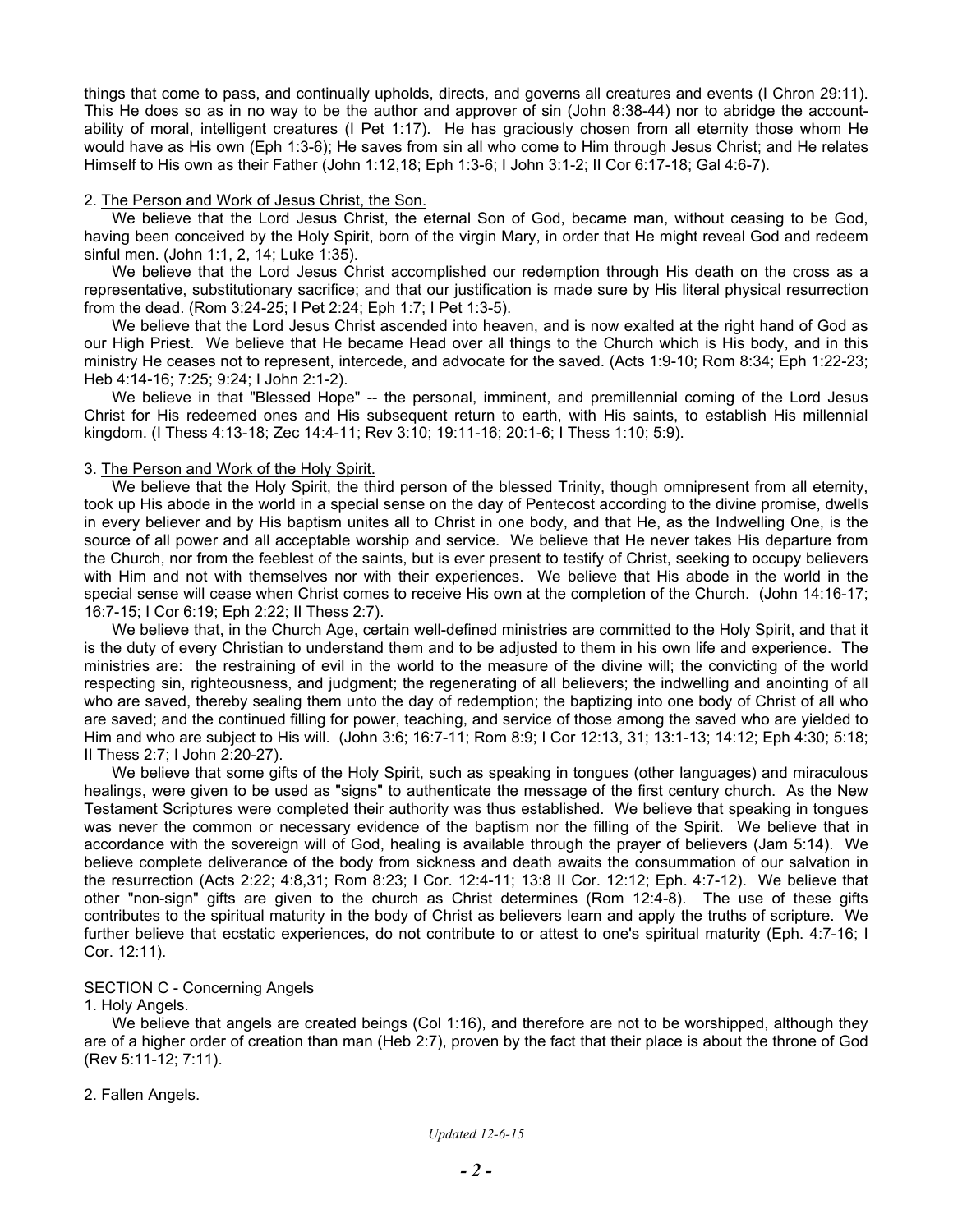We believe that Satan is a created angel and the author of sin. He incurred the judgment of God by rebelling against his Creator, involving numerous angels in his fall (Job 1:6-7; Isa 14:12-17; Ez 28:11-19; II Pet 2:4; Jude 6; Rev. 12:9), and introducing sin into the human race by his temptation of Eve (Gen 3:1-15).

We believe that he is the open and declared enemy of God and man (Matt 4:1-11; 25:41), is the prince of this world (Eph 2:2; John 12:31), who was defeated through the death and resurrection of Jesus Christ (Rom 16:20), and shall be eternally punished in the lake of fire (Job 1:6-7; Isa 14:12-17; Eze 28:11-19; Rev 20:10).

### SECTION D - The Total Depravity of Man

We believe that man, originally created in the image and after the likeness of God, fell through sin, and as a consequence of his disobedience, the threatened penalty of death was then and there inflicted, so that he lost his spiritual life, becoming dead in trespasses and sins, and that he became subject to the power of the devil. We also believe that this spiritual death, or total depravity of human nature, has been transmitted to the entire race of man, the man Christ Jesus being excepted; and hence that every child of Adam is born into the world with a nature which not only possesses no spark of divine (living) life, but is essentially and unchangeable bad, apart from divine grace. (Gen 1:26; 2:17; 6:5; Psa 14:1-3; 51:5; Jer 17:9; John 3:6; 5:40; 6:53; Rom 3:10-19; 8:6-7; Eph 2:1-3; I Tim 5:6; I John 3:8).

### SECTION E - Salvation Only Through Christ

We believe that salvation is the gift of God brought to man by grace and received by personal faith in the Lord Jesus Christ, whose precious blood was shed on Calvary for the forgiveness of our sins. We believe that, owing to universal death through sin, no one can enter the kingdom of God unless born again; and that no degree of reformation however great, no attainments in morality however high, no culture however attractive, no baptism or other ordinances however administered, can help the sinner to take even one step toward heaven. A new nature imparted from above, a new life implanted by the Holy Spirit through the Word, is absolutely essential to salvation, and only those thus saved are sons of God. We believe, also, that our redemption has been accomplished solely by the blood of our Lord Jesus Christ, who was made to be sin and was made a curse for us, dying in our room and stead. No human activity can add anything to the finished work wrought for us by Him who united in His person true and proper deity with perfect and sinless humanity.

We believe that the new birth of the believer comes only through faith in Christ and that repentance is a vital part of believing, and is in no way, in itself, a separate and independent condition of salvation; nor are any other acts, such as confession, baptism, prayer, or faithful service, to be added to believing as a condition of salvation. (Lev 17:11; Isa 64:6; Matt 26:28; John 1:12; 3:5,16,18,36; 5:24; 6:29; Acts 13:39; Acts 16:31; Rom 1:16-17; 3:22,26; 4:5; 5:6-9; Rom 10:4; Phil 3:4-9; Titus 3:15; Jam 1:18; I Pet 1:18-19,23).

### SECTION F - The Extent of Salvation

We believe that when an unregenerate person exercises that faith in Christ which is illustrated and described as such in the New Testament, he passes immediately out of spiritual death into spiritual life, and from the old creation into the new; being justified from all things, accepted before the Father according as Jesus Christ His Son is accepted, loved as Christ is loved, having his place and portion as linked to Him and one with Him forever. Though the saved one may have occasion to grow in the realization of his blessings and to know a fuller measure of divine power through the yielding of his life more fully to God, he is, as soon as he is saved, in possession of every spiritual blessing and absolutely complete in Christ, and is, therefore, in no way required by God to seek a so-called "second blessing" or a "second work of grace". (John 5:24; 17:23; Acts 13:39; Rom 5:1; I Cor 3:21-23; Eph 1:3; Col 2:10; I John 4:17; I John 5:11-12).

### SECTION G - The Assurance and Security of the Believer.

We believe that all the redeemed, once saved, are kept by God's power and are thus secure in Christ forever. (John 5:24; 6:37-40; John 10:27-30; Rom 8:1, 38-39; I Cor. 1:4-8; Phil 1:6; I Pet 1:5; Heb 7:25; I John 5:13).

We believe that it is the privilege of believers to rejoice in the assurance of their salvation through the testimony of God's Word, which, however, clearly forbids the use of Christian liberty as an occasion to the flesh. (Rom 13:13-14; Gal 5:13; Titus 2:11-15; Rom 8:6-13).

#### SECTION H - Two Natures of the Believer

We believe that every saved person possesses two natures, with provision made for victory of the new nature over the old nature through the power of the indwelling Holy Spirit; and that all claims to the eradication of the old nature in this life are unscriptural. (Rom 6 and 8; Gal 5:16-25; Eph 4:22-24; Col 3:10; I Pet 1:14-16; I John 3:5-9).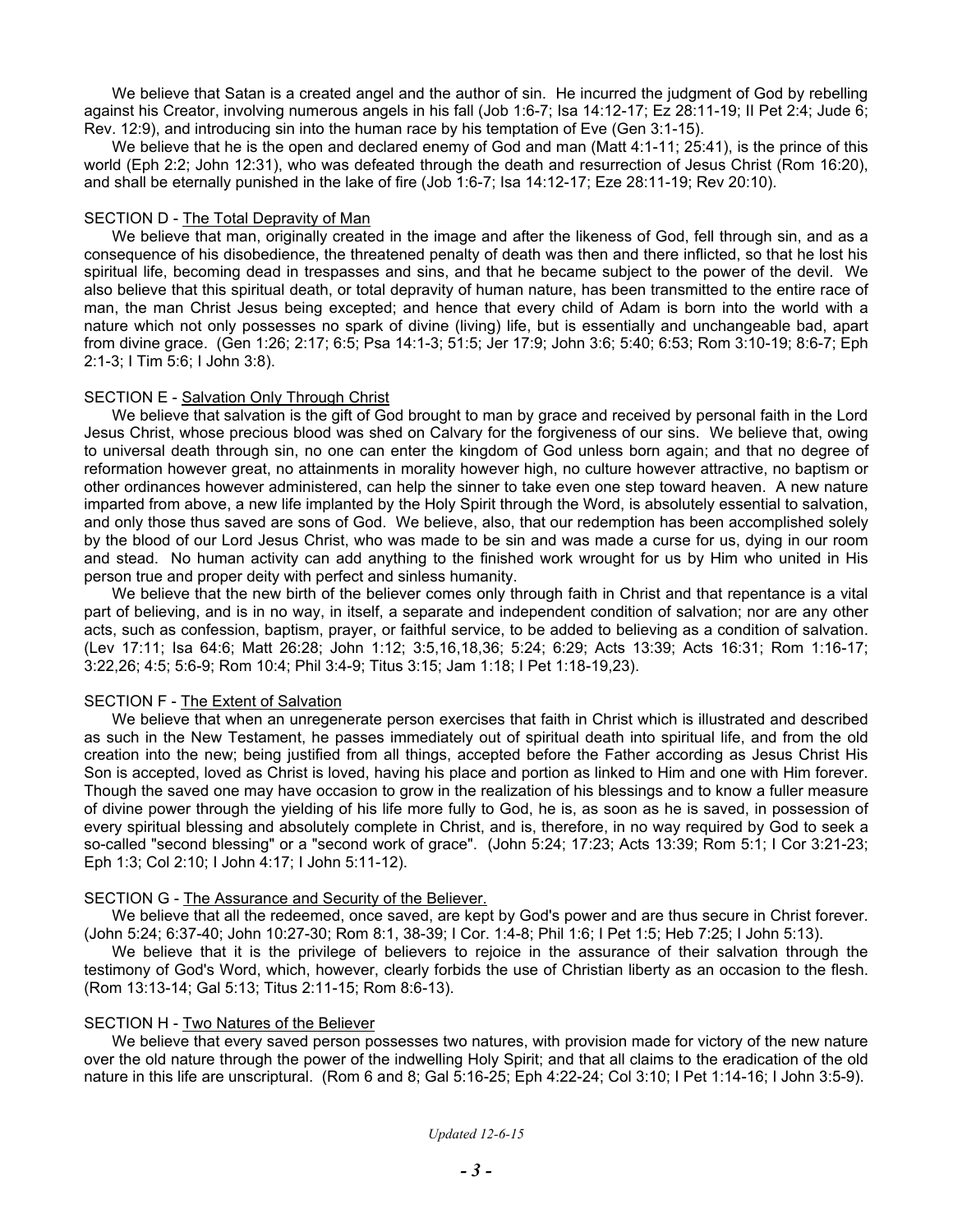### SECTION I - The Christian Walk

We believe that all the saved should live in such a manner as not to bring reproach upon their Savior and Lord, and that separation from all religious apostasy and all worldly pleasure, practices, and associations is commanded of God. (Rom 12:1-2; 14:13; I Cor 6:19-20; II Cor 5:14-15; 6:14-7:1; I John 2:15-17; II John 9-11).

### SECTION J - The Great Commission

We believe that it is the explicit message of our Lord Jesus Christ to those whom he has saved that they are sent forth by Him into the world even as He was sent forth of His Father into the world. We believe that, after they are saved, they are divinely reckoned to be related to this world as strangers & pilgrims, ambassadors & witnesses.

We believe that it is the obligation of the saved to witness by life and by word of the truths of the Holy Scripture and to seek to proclaim the Gospel to all mankind.(Matt 28:18-19; Mark 16:15; John 17:18; Acts 1:8; II Cor. 5:18-20; I Pet 2:11).

### SECTION K – End Times

We believe in the imminent and premillennial return of our Lord Jesus Christ for the church in the rapture. This coming of Christ, at a time known only to God, demands constant expectancy and as our blessed hope, motivates the believer to godly living, sacrificial service, and energetic mission. Christ will subsequently return with the church to personally and bodily establish His Millennial reign on earth bringing peace and righteousness. Prior to Christ's reign on earth, the world will experience seven years of tribulation and judgment. (Titus 2:11-14; I Thessalonians 4:13-18, I John 3:1-3; I Corinthians 15:51-55; Revelation 20:1-6; Daniel 9:24-27; Revelation 6-19).

### SECTION L - The Eternal State

We believe in the bodily resurrection of all men, the saved to eternal life, and the unsaved to judgment and everlasting punishment. (Matt 25:46; John 5:28-29; 11:25-26; Rev 20:5, 6, 12, 13).

We believe that the souls of the redeemed are, at death, absent from the body and present with the Lord, where in conscious bliss they await the first resurrection, when spirit, soul, and body are reunited to be glorified forever with the Lord. (Luke 23:43; Rev 20:4-6; II Cor. 5:8; Phil 1:23; 3:21; I Thess 4:16-17).

We believe that the souls of unbelievers remain, after death, in conscious misery until the second resurrection, when with soul and body reunited they shall appear at the Great White Throne Judgment, and shall be cast into the Lake of Fire, not to annihilated, but to suffer everlasting conscious punishment. (Luke 16:19-26; Matt 25:41-46; II Thess 1:7-9; Jude 6-7; Mark 9:43-48; Rev 20:11-15).

### SECTION M - The Church

We believe that the Church, which is the body and the espoused bride of Christ, is a spiritual organism made up of all born-again persons of this present age (Eph 1:22-23; 5:25-27; I Cor 12:12-14; II Cor 11:2).

We believe that the establishment and continuance of local churches is clearly taught and defined in the New Testament Scriptures (Acts 14:27; 20:17,28-32; I Tim 3:1-13; Titus 1:5-11).

#### SECTION N – Marriage and Sexuality

We believe that marriage is exclusively a complementary and covenantal relationship ordained by God between one man and one woman as genetically created by God. It is the only marital union sanctioned by and officiated under the auspices of this church and its Pastors. Marriage is not subject to cultural, judicial, or legislative redefinition. We further believe that all forms of sexual intimacy must only occur within the confines of that union, and that all acts of sexual immorality outside of marriage are sinful perversions of God's gift of sex. We also believe that forgiveness and restoration is graciously offered through Christ to all who confess and forsake any violation of God's standard of morality. (Genesis 1:27-28; 2:18-25; Leviticus 18:22, Matthew 19:3-12; Romans 1:26-27; I Corinthians 9:9-20; I Thessalonians 4:3-8; Hebrews 13:4; and I John 1:9).

### ARTICLE IV - ORDINANCES

### SECTION A - The Lord's Supper

The Lord's Supper shall ordinarily be commemorated at least once a month and at such other times as determined by the Elders. The Table shall be open to all those assembled who have exercised a saving faith in the Lord Jesus Christ. The order of service shall be taken directly from the Bible. (I Cor 11:17-34).

### SECTION B - Baptism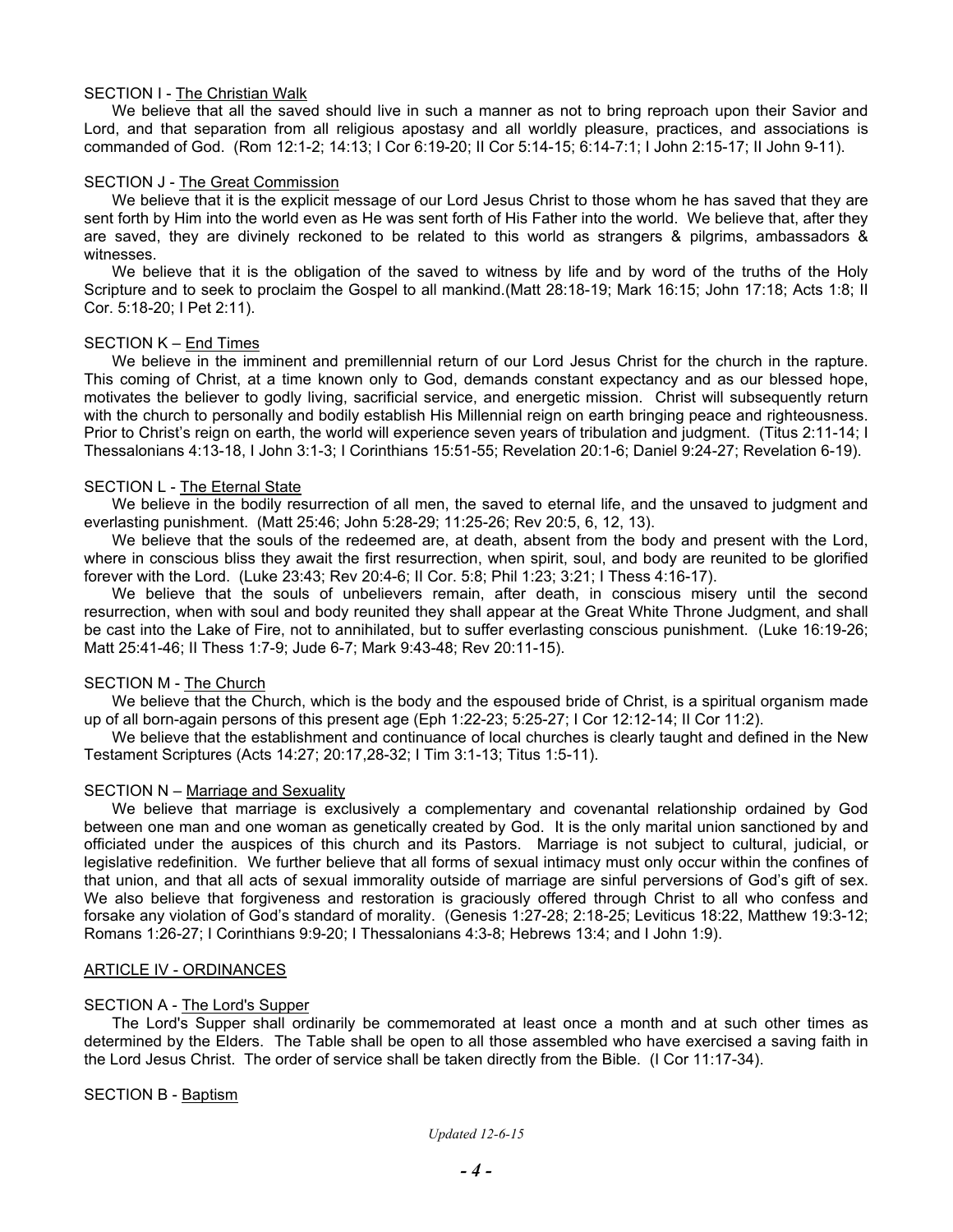It shall be required of every candidate seeking membership in the Frankenmuth Bible Church that he or she shall have been baptized. Baptism shall be administered upon the recommendation of the Pastor or Elders, and after due examination. The mode of baptism shall be immersion (see membership requirements). The Pastor, his assistant, or any one of the Elders may administer baptism. (Acts 2:41; Matt 28:19-20; Acts 8:36-39).

### ARTICLE V - MEMBERSHIP

# SECTION A - Qualifications for Membership

Adults or young people desiring to unite with this Church by confession of a personal faith in Christ as Savior, or by letter from another evangelical Church, shall be examined by at least two Elders as to their Christian experience and basis of salvation, and shall be required to submit to the foregoing Articles of Faith and Statement of Doctrine.

Children who are able through due examination by at least two Elders, to show an understanding of their faith in Christ as their personal Savior, may be received into membership of the Church.

Any candidate for membership who has not been baptized at the time of his or her examination shall be required to be baptized before being received into membership. The baptism required must be a baptism subsequent to salvation. This Church will practice immersion only, except for pouring in the case of disabled persons.

The Elders examining shall review the doctrinal statement and especially the obligations of members with candidates. The Elders' vote shall be unanimous.

# SECTION B - Receiving Members

As many as have been duly examined by the Elders and fully meet the qualifications for membership under Article V, Section A, shall be received into active membership at that time. The new members shall be welcomed publicly into the fellowship of the Church at the first convenient service following their reception by the Elders.

### SECTION C - Privilege and Responsibility of Members

- 1. It shall be the responsibility of the members to attend as diligently as possible the worship of God in this Church. (Heb 10:25).
- 2. They shall endeavor to be filled with the Spirit (by faith) constantly in their daily lives. (Eph 5:18).
- 3. To have a faithful prayer life. (I Tim 2:1-2; I Thess 5:17).
- 4. To use their God-given spiritual gifts for the building up of individuals and of the Church. (I Cor 12:12-31; Rom 12).
- 5. To separate themselves from every appearance of evil (II Cor 6; I Thess 5:22).
- 6. To be faithful stewards as God prospers them. (II Cor 9:6-8; I Cor 16:2)
- 7. To do good unto all men (Rom 12:17-21; Psa 34:14; Rom 15:1-3).
- 8. To obey and submit to those in the Church who have the rule over them (Heb 13:17).
- 9. To learn God's Word (I Pet 2:1-3).
- 10. To be faithful witnesses for Christ in every area of life (I Cor.7:20-24; Jude 23).
- 11. To obey God's revealed will for their lives (Rom 12:1-2).

### SECTION D - Types of Membership

The membership of this Church shall consist of three groups, namely, active members, associate members, and inactive members.

Active membership shall consist of such Christians as have been received in accordance with the provisions of this Constitution and who are not members of any other church. Only active members are eligible to vote.

Associate membership shall be extended to those who meet the qualifications of active membership, but who are not permanent residents of this area, such as students and missionaries, who may hold regular membership elsewhere.

Inactive membership shall consist of the following: those who no longer have residence in this area, but still desire to hold their membership in this church; those who have been absent from the services of this church for a period of three months without giving a satisfactory reason for such absence; those who have come under certain disciplinary action of the Church. Personal contact will be made before an inactive status is determined.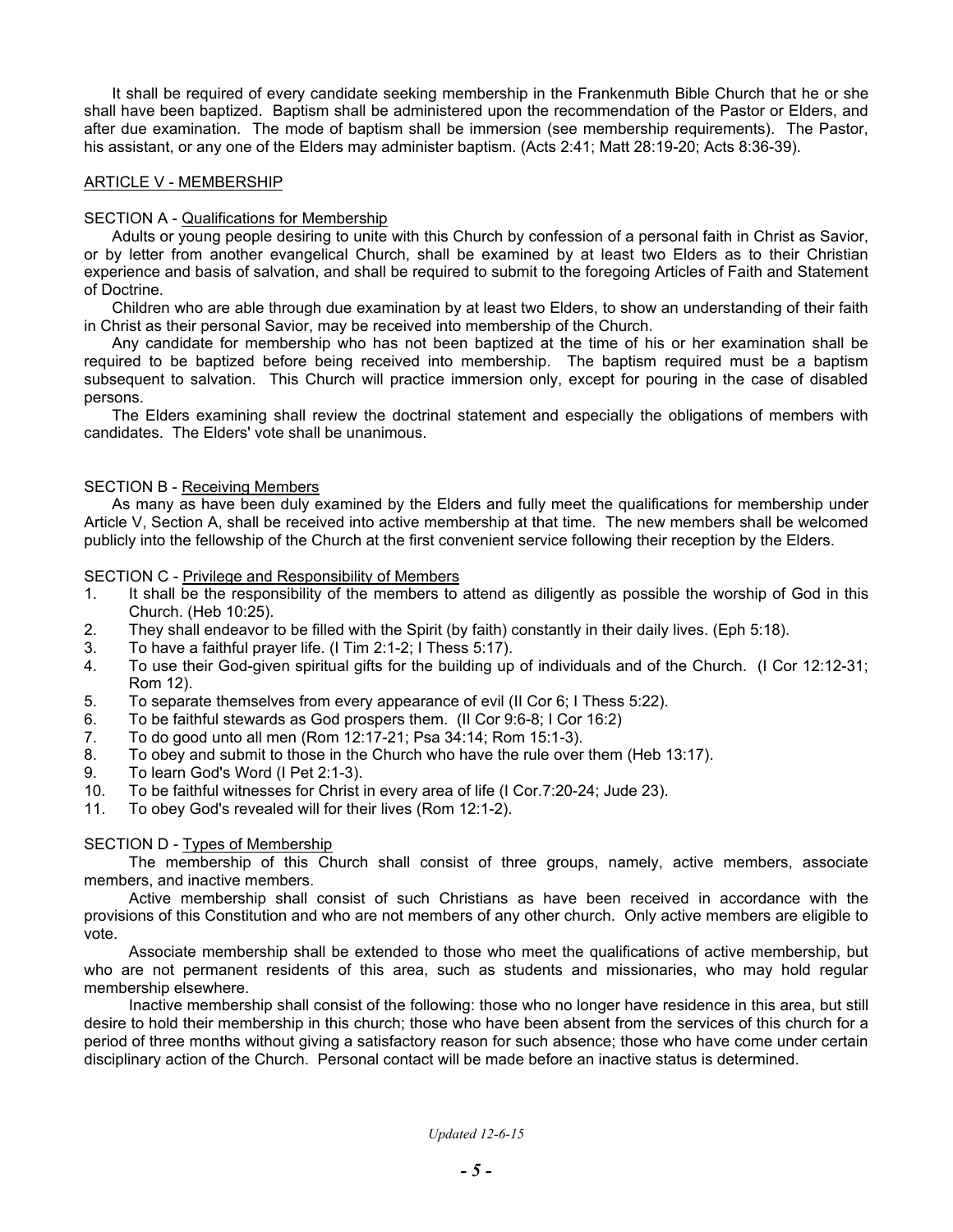# SECTION E - Termination of Church Membership

Membership may be terminated for one of the following reasons:

- 1. A written request from the member.
- 2. Prolonged absence from the fellowship After 6 month's absence, the church shall seek to locate the member to determine their status. Their membership may be terminated by vote of the Elder Board.
- 3. Due to disciplinary action.

# ARTICLE VI - DISCIPLINE

### SECTION A - Purpose of Church Discipline

To bring spiritual restoration to those who have fallen in order to protect the purity of the Frankenmuth Bible Church and to mature the body of believers. (I Cor. 3:1-3; 5:5-6;11; II Cor. 2:7-11; 7:7-12; Eph 4:12-16; Titus 1:9- 11; Heb 3:12-14).

SECTION B - Sins That Should Be Disciplined

- 1. Persistent teaching of False Doctrines. (Rom 16:17-18; I Tim 6:3-5; Titus 3:10-11).
- 2. Continuing immorality or disorderliness. (I Cor 5:1-13; II Cor 6:14-17; Col 3:5-10; I Thess 4:1-8).
- 3. Causing division or discord. (Prov 6:19; Rom 16:17; II Thess 3:6-7, 11).

# SECTION C - How Discipline Will be Handled

- 1. Before any disciplinary action is taken, the principles of Matt 18:15 shall be carried out.
- 2. Any disciplinary action that is deemed necessary shall be in the spirit of love and meekness. (II Thess 3:14-15; Gal 6:1).
- 3. No accusation shall be brought against any member except upon the testimony of two or three witnesses. (Matt 18:16; II Cor. 13:1; I Tim 5:19).
- 4. The suspected person shall be confronted with the charges with the desire and effort to correct the difficulty and restore proper fellowship. If this does not lead to restoration of fellowship, charges shall be put in writing and placed in the hands of the suspected person, and he or she summoned to meet the Elders not more than two and not less than one week subsequently. Failure on the part of the accused to appear for a hearing will not prevent the Elders from examining the situation and rendering a decision in accord with the testimony received.

# SECTION D - Refusal of Discipline

 If the member being disciplined rejects scriptural admonition and refuses to repent their membership will be terminated.

# ARTICLE VII - GOVERNMENT

### SECTION A - Congregational Meetings

In matters of business, the government of this Church, under the leadership of the Holy Spirit, shall be vested in the Council of Elders, herein referred to as "Elders", consisting of at least five in number, if possible, and no more than eight. The fiscal year of the Church shall end on the thirty-first day of December each year.

Regular congregational meetings shall be held in February, May, and November, the exact dates of which shall be set by the Elders. The November meeting shall be held primarily to elect Elders who shall take office the following January and to review the spending plan. The meeting in February and May will be primarily used to communicate vision and direction from the leadership. Said meetings shall be announced to the congregation from the pulpit for a period of two consecutive Sundays immediately preceding the scheduled dates.

Church election of the Elders shall be held annually. The candidate shall be elected by a 75% vote of all active members of the Church who are present and in good standing at the time of the election; such members are not to be under the age of fifteen (15) years. Written ballots shall be used in all elections. The Elders may determine the use of absentee ballots.

Special meetings of the congregation may be called by the elders at any time for the transaction of any legitimate business. The nature of the meeting and the date must be announced two (2) consecutive Sundays prior to the meeting.

The chairman of the elders shall be the chairman of the congregational meeting.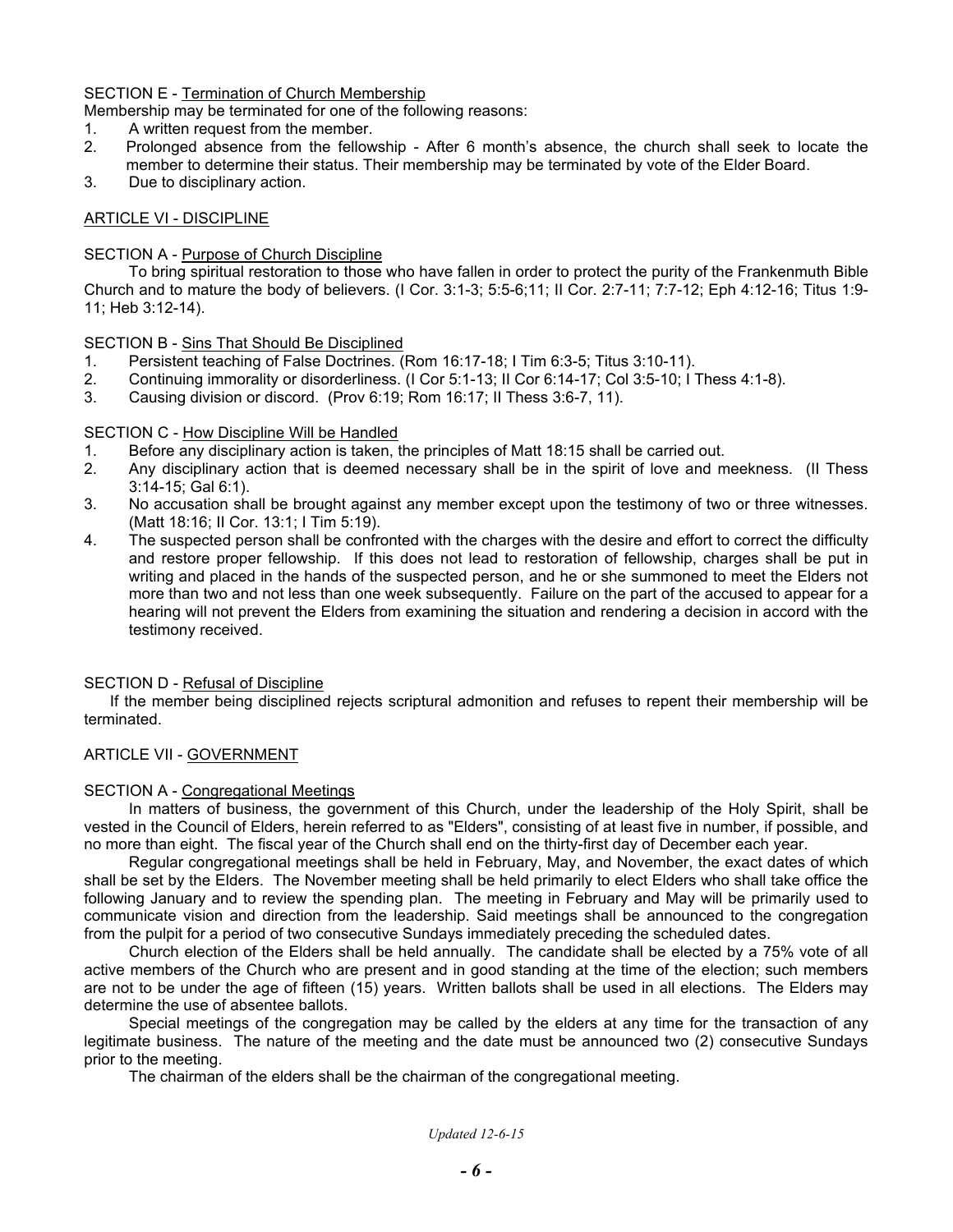A quorum for regular or special congregational meetings shall be one-third of the active members who are not under the age of fifteen (15) years. In the event a quorum is not present, the meeting shall be rescheduled for a date not less than one week later, and be properly announced the following Sunday.

### SECTION B - The Elders and Deacons

The Elders shall be the church in action, and shall have authority to attend to any incidental or current business. The Elders shall meet the requirements of I Timothy 3:1-11 and Titus 1:6-9, and are to be active members of the Church.

Regular meetings of the Elders shall be held monthly at a date and time to be established by the Elders. The chairman shall be elected by and from the Elders' he shall serve for one year and shall be other than the Pastor.

The Pastor, the Chairman of the Elders, or any three members of the Elders, may call a special Elders' meeting at any time they think necessary to do so. All Elders shall be notified of any called special Elders' meeting.

In the transaction of business in all Elder's or Congregational meetings, Parliamentary Rules of Order shall be observed.

A quorum for the Elders shall be more than 50% of the Elders.

The Elders shall strive toward unanimity in their decisions, and if unanimity cannot be reached they must be in consensus in their recommendation to the congregation.

Should a vacancy arise, the Elders may appoint a replacement to fill the vacancy until the next January.

The Elders shall select the officers of the Church and Sunday School.

The Deacons may be selected by the Elders as needed. They are to be active members of the Church and are to meet the Biblical requirements for Deacons as outlined in I Timothy 3:8-11. They may attend the Elders' meetings by invitation of the Elders. Their term of service is to be determined by the Elders. The Deacons/Deaconesses shall collectively meet regularly to communicate and coordinate their areas of ministry. The church secretary shall attend to record minutes.

Aside from the Elders, the Church is to have a Pastor, who is one of the Elders and is the paid Elder. His salary and work are to be determined and to be reviewed annually by the Elders no later than October first of each year.

The Elders shall be the Trustees of the Church. It shall be the duty of the Trustees to oversee the offerings of the Church. It shall be their duty to develop the grace of giving in the members of the Church. At least two people shall count all Church monies. The Trustees shall authorize and make provision for payment of salaries and all other Church expenses.

They shall supervise necessary repairs to the Church building belonging to the congregation and hold the same subject to the uses and benefit of the Church.

In matters of special importance affecting the fixed property of the Church, the Trustees cannot take action without the consent of the congregation.

The deacons shall be responsible for the spending plan preparation and submission to the Elders for final approval. The spending plan is to be ready for presentation at the November congregational meeting.

SECTION C - Committees

1. Policy on committees. All committees of Frankenmuth Bible Church shall consist of active members and nonmembers who are at least 15 years old and are approved by the Elders.

Special committees are to be appointed by the Elders as they are needed in the Church. Some of these committees may be: Nominating, Missionary, Lead Pastor Search, Building, and Deaconess. Nominating and Lead Pastor Search committees shall consist of Elders and others as chosen by the Elders. The length of activity of the committees shall be determined by the Elders.

2. Nominating Committee.

The report of the Nominating Committee for potential Elders shall be announced from the pulpit and shall be posted one month prior to the November election

No nominations will be received from the floor.

### 3. Missionary Committee.

To insure the regular activity of the church in the cause of missions at home and abroad, a missionary committee shall be appointed or approved by the Elders at the first meeting following the annual election of Elders.

This committee is responsible to communicate with all mission fields in which the Church has an interest and to investigate and report to the Church on any matters requiring action.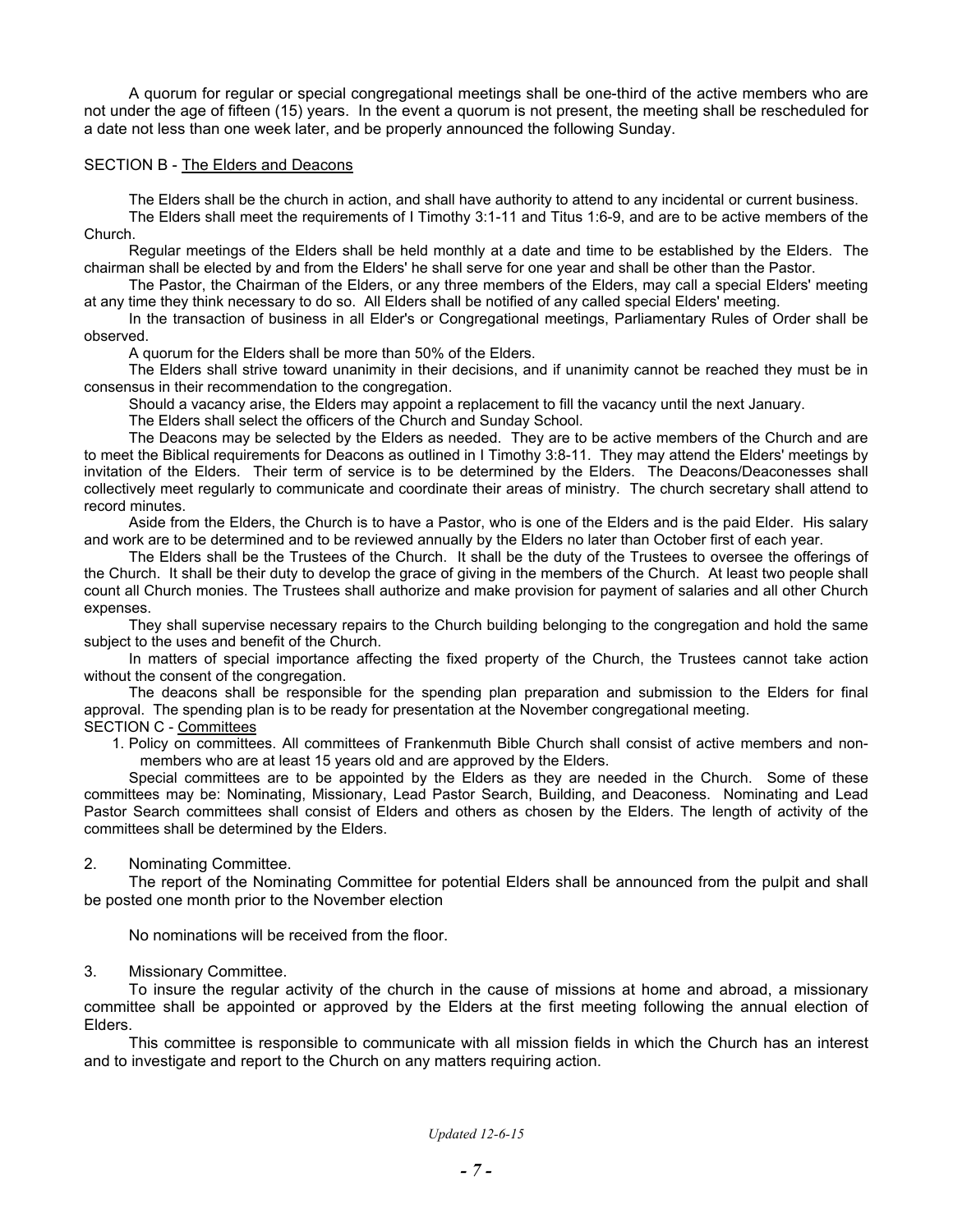The missionary committee shall make recommendations to the Elders regarding the administration of all funds designated for missions and changes or additions to the Church missionary program. All new commitments shall have Elder approval and shall be handled through a reputable evangelical mission board. Every missionary regularly supported by this church shall submit to our statement of doctrine.

# SECTION D - Other Officers

The church may have other officers who are to be selected by the Elders as the need arises. Their term of office shall be determined by the Elders.

# SECTION E - Election and Term of Officers

1. The Pastor.

The candidate for Pastor shall be selected by a committee appointed by the Elders. A pastoral candidate shall be recommended by the Elders and approved by the congregation.

A quorum for calling a Pastor shall be seventy-five percent (75%) of the active membership fifteen (15) years old and above. The vote to call a Pastor must be a seventy-five percent (75%) majority of the members voting. The term of office of Pastor shall be an indefinite time period, but subject to review by the Elders.

2. Termination of Pastor.

The decision to terminate the Pastor will made by the Elders. A notice of sixty (60) days shall be given to terminate, with remuneration and services continuing through this period, unless mutually agreed upon, except in the case of disciplinary action.

3. The Elders.

The congregation shall approve the addition of new Elders at the annual congregational meeting. The term of office shall be for three years. An Elder may serve for two consecutive terms, at which time he is ineligible to serve for one year. He may then be re-elected.

4. Support Staff

Support staff will be called by the recommendation of the Lead Pastor and unanimous vote of the Elders. Support staff, with the exception of the secretarial positions, will serve as a deacon or deaconess over their sphere of ministry. Support staff shall not be eligible to serve as an Elder. Family members of staff or Elders shall not be considered for paid church positions or for Elder.

## SECTION F - The Duty of the Officers

1. The Pastor-Teacher.

It shall be the duty of the Pastor to watch over the spiritual interests of the Church, to preach the Word, to administer the ordinances, and take charge of the worship services of the Church. All of the Elders also have these responsibilities, and deacons may be appointed for some of these duties. The Pastor is to be an ex-officio member of all committees.

2. Elders and Deacons.

See Article VII, Section B.

3. The Clerk.

It shall be the duty of the Church Clerk to keep a proper record of all meetings of the congregation and of the Elders, to be responsible to keep all papers and documents of the Church in a safe place, and to keep a record of all members of the Church. He shall be one of the Elders. The Clerk shall turn over to the Trustees, when requested by them, or to his successor when selected, all records of the Church. The Clerk shall be selected by the Elders.

### 4. The Treasurer and/or Assistant Treasurer.

It shall be the duty of the Church Treasurer to bank and disburse all congregational and Sunday School funds as authorized by the Elders, make an annual report of all offerings and disbursements of all funds that have been received by the Church or by organizations that function in the name of the Church to the congregation at the February meeting and render the account of the Church as called for by the Elders.

The Treasurer shall submit the books at any time for auditing and turn over to the Trustees as directed by them or to his/her successor when selected, all monies, documents, and papers belonging to the Church. The Treasurer's books and records shall be audited by an Auditing Committee from the Church membership appointed by the Elders not more than thirty (30) days prior to the congregational meeting and the Auditing Committee's report shall become a part of the Trustees' report. The Treasurer and/or Assistant shall be selected by the Elders.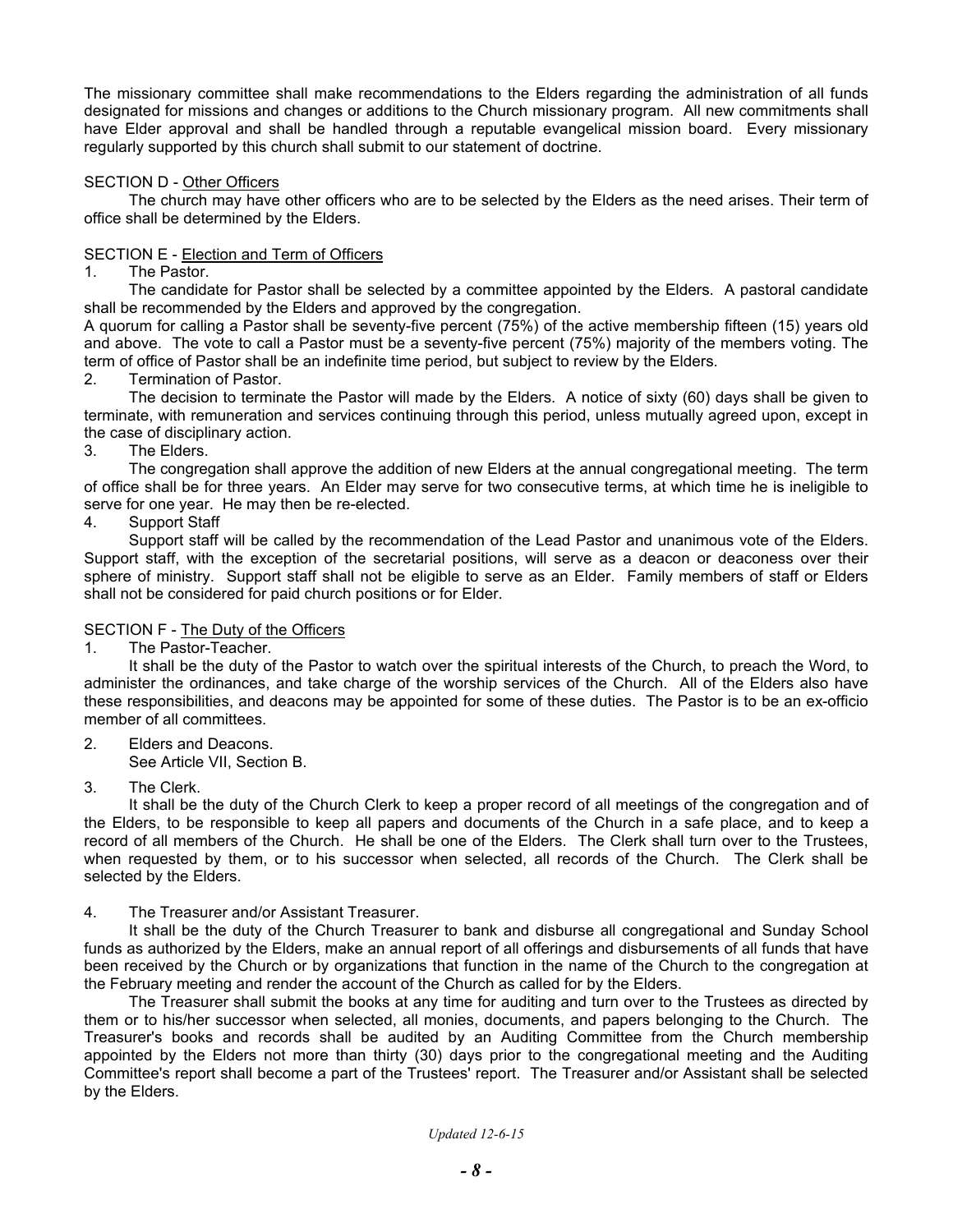# 5. The Children's Ministry Director.

The Children's Ministry Director is the chief officer of the Sunday School. It shall be his duty to supervise all departments (said departments to be approved by the Elders), all classes and activities, and to nominate all teachers to the Elders who shall have authority to approve or reject any nominee.

All nominees to the teaching staff of the Sunday School must meet the requirements of membership although it is not necessary for them to be members of this Church.

He shall be selected by, and report to, the Elders.

### ARTICLE VIII - FINANCES

### SECTION A - How Supported

The financial program of this church shall be supported only through free-will offerings and unsolicited gifts of those interested in its ministry.

### SECTION B - Loans and Credit

Loans or credit in excess of 2% of annual spending plan shall require 75% quorum of all active members 15 years old and above with a 75% approval of that quorum.

# SECTION C - Designated Funds

The Elders shall approve all designated accounts. Any temporary use of funds for purposes other than designated must have approval of the Elders.

# ARTICLE IX - PROPERTIES

# SECTION A - Title

The title to all properties of the Church, both real and personal, shall be and remain vested in that portion of the active membership as shall remain faithful to the original purpose stated in Articles I,II, and III.

### SECTION B - Acquisition and Sale of Property

The Church shall have power to acquire and hold property, both real and personal, for the general purpose of the Church. All property so acquired shall be in the name of the Church. Any sale, mortgage, or transfer of real and personal property valued at 2% of the spending plan or more shall require 75% quorum of all active members 15 years old and above with a 75% approval of that quorum.

### SECTION C - Use of Property

All properties belonging to the Church shall be available to the membership for purposes consistent with the ministry of the Church, subject to regulation by the Board of Elders. The Elder Board shall have access at all times and under all circumstances to all property owned by the Church.

### SECTION D - Dissolution

No part of the net earnings of this corporation shall ever inure to the benefit of any donor, member, director, or officer of the corporation or to any private individual; and no donor, member, director, officer of the corporation, or any private individual shall be entitled to share in the distribution of any of the corporation's assets. Upon dissolution, any assets of the corporation will be distributed to evangelical missions by vote of remaining membership.

# ARTICLE X - COMMISSIONING AND ORDINATION

### SECTION A - Commissioning

When approved by the Missionary Committee and upon request of the Missionary to be commissioned, said commissioning must be presented to the Elder Board.

# SECTION B - Ordination